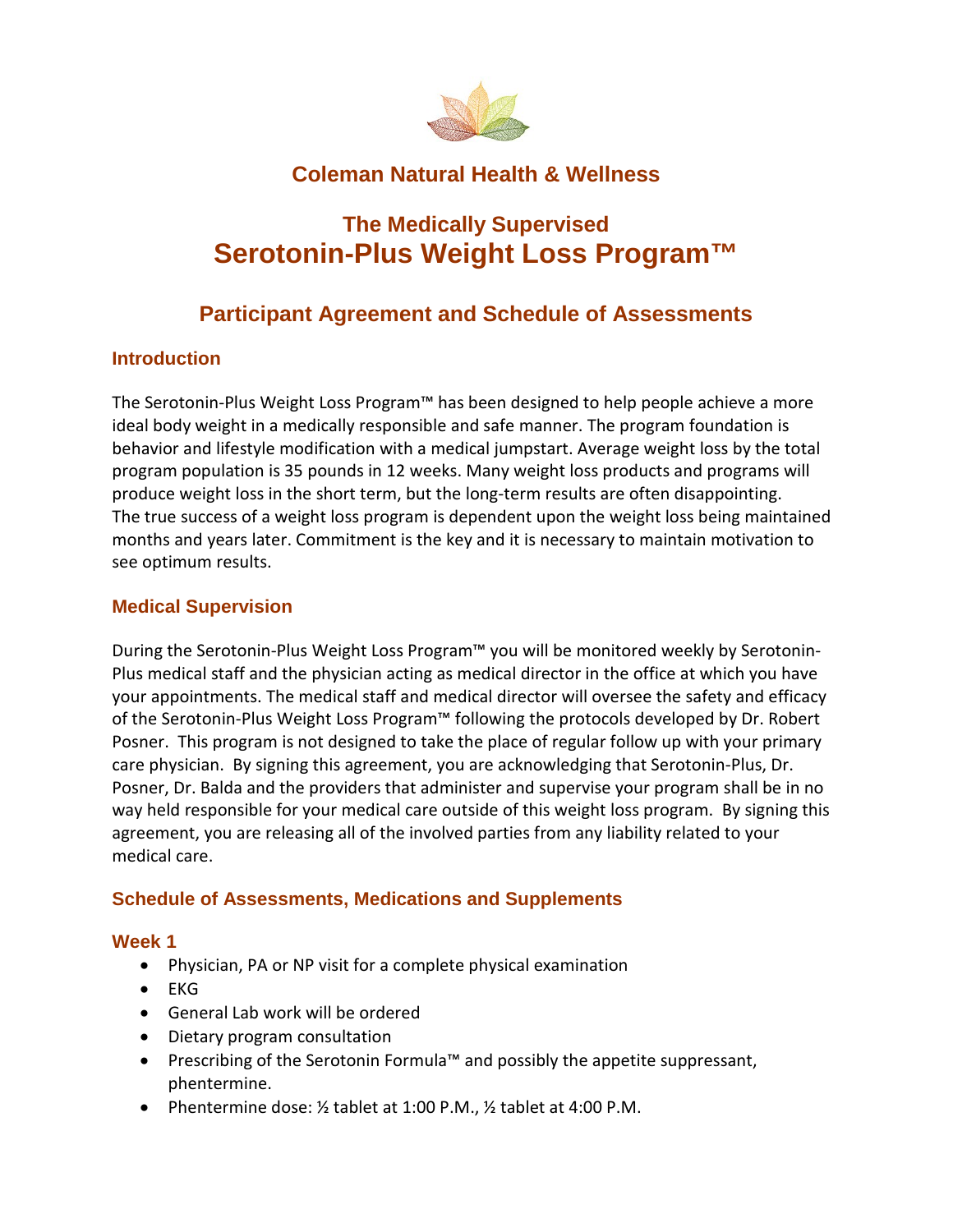- Serotonin Formula™ dose: 2 tablets after breakfast, 2 tablets before dinner
- Serotonin-Plus Multi Vitamin should be taken once daily

#### **Weeks 2-11**

- Office visit for a "weigh-in", blood pressure and pulse check, and detailed review of food intake and exercise.
- Prescribing of Phentermine and Serotonin Formula™
- Phentermine: ½ tablet at 1:00 P.M., ½ tablet at 4:00 P.M
- Serotonin Formula™: 2 tablets after breakfast, 2 tablets before dinner
- Serotonin-Plus Multi Vitamin should be taken once daily

#### **Week 12**

- Office visit for a "weigh-in", blood pressure and pulse check, review of lifestyle changes achieved over the course of the program
- Serotonin Formula™: 2 tablets after breakfast, 2 tablets with lunch, 2 tablets before dinner
- Serotonin-Plus Multi Vitamin should be taken daily
- Concluding Consultation or Program Continuation

### **Medications and Supplements**

### **Serotonin Formula™**

The Serotonin Formula™ is a unique, patented direct serotonin supplement and has been subjected to a number of human studies as well as animal toxicology studies. There have been no significant side effects associated with the usage of the Serotonin Formula™. If you are taking other medications which work on the serotonin system, such as Prozac®, Zoloft®, Paxil® and other "SSRIs" please let us know. The Serotonin-Formula is safe for use with these medications; however, your provider may choose to adjust your dose of the Serotonin Formula™ at the beginning of your program.

Supplements such as Saint Johns Wort and 5-HTP should not be used while using the Serotonin Formula™. The Serotonin Formula™ acts as a mild natural appetite suppressant, reduces carbohydrate cravings and the tendency to binge eat.

### **Phentermine**

Phentermine is an appetite suppressant structurally similar to amphetamines and is indicated only as a short-term treatment for exogenous obesity. Phentermine is approved for usage by the United States FDA. About seven years ago, Phentermine was used in combination with another appetite suppressant, fenfluramine. This combination was nicknamed "Fen-Phen", and it became a very popular treatment for obesity. There were millions of people who were taking "Fen-Phen" for weight loss. However, it was noted that there was an increased frequency of heart valve dysfunction in people who used this combination treatment. Studies demonstrated that fenfluramine was the cause of the heart valve dysfunction and soon thereafter, the FDA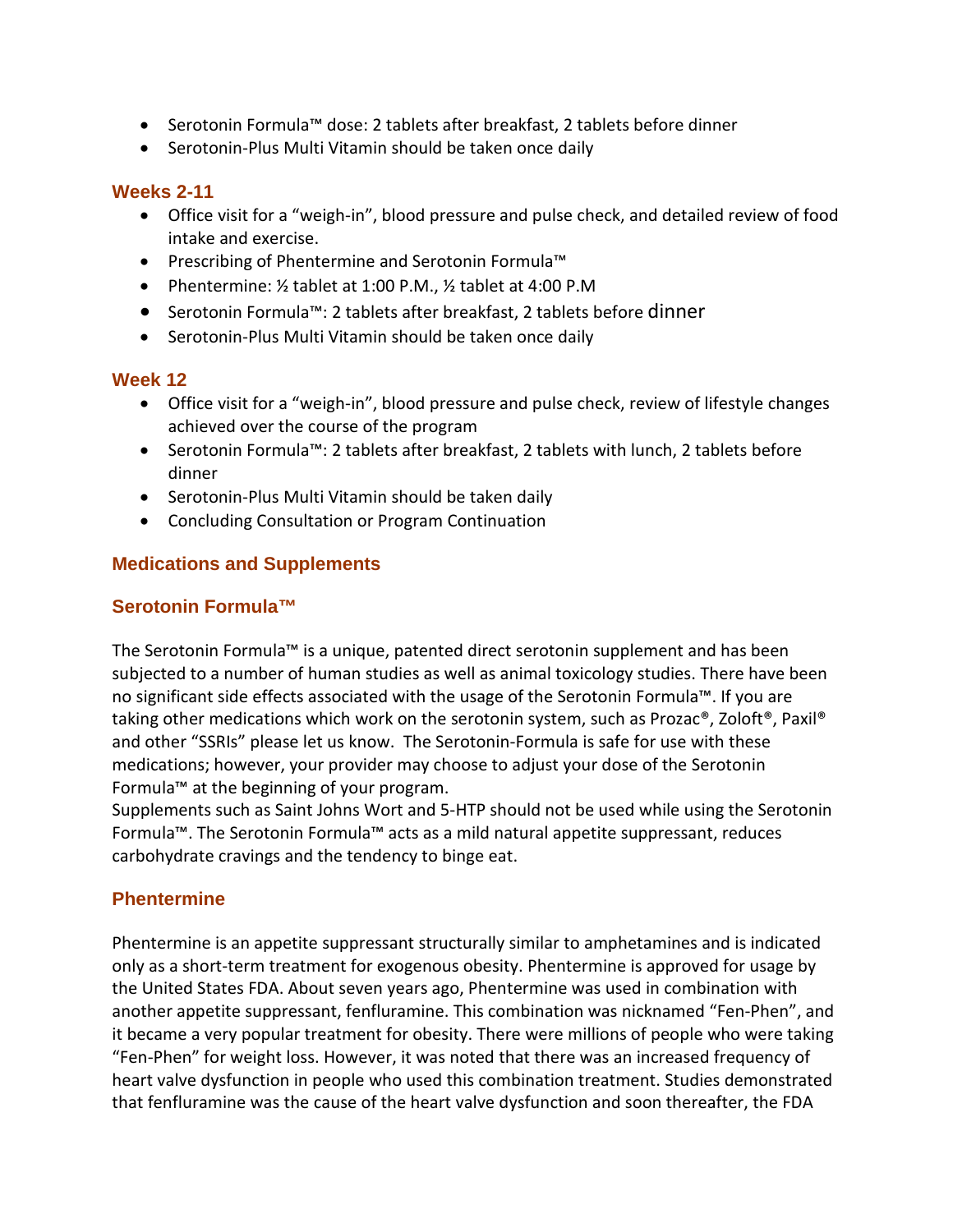removed fenfluramine from the market. However phentermine is very safe and has been on the market since 1959.

Phentermine may have a number of potentially minimal side effects including nervousness, irritability, insomnia, dizziness nausea, dry mouth and skin rashes. However, we split the dosage throughout the day to minimize the side effects.

Phentermine should not be taken with other amphetamines, alcohol or medications used for attention deficit disorder. If any of the following symptoms occur, call the office immediately.

- Fast, pounding or irregular heartbeats
- Chest pains
- Severe headaches
- Difficulty breathing
- Skin rash or severe itching
- Uncontrolled body movements or seizures
- Blurred vision, confusion or hallucinations

### **Expected Results**

As with any weight loss program, results will vary depending on a number of factors including:

- The person's ability to follow the nutritional and fitness recommendations
- The response to the Serotonin Formula™ and phentermine
- The motivation and commitment of the participant

Independent studies have shown that the use of phentermine alone can account for 1.8 pounds of weight loss per week. A double-blind, placebo-controlled study demonstrated that the Serotonin Formula™ produced 0.5 pounds of weight loss per week. With the addition of a controlled diet and exercise an additional one (1) pound per week on average is lost. Average weight loss is about 35 pounds in 12 weeks for the Serotonin-Plus Weight Loss Program™.

Because individuals differ in their response to medications, supplements and behavioral modification, there is no guarantee that every participant will lose this amount of weight. There are no warranties, guarantees or any other implied "promise" of a certain amount of weight loss.

### **Participant Agreement**

I hereby acknowledge that I read all of the above information and all of my questions have been answered to my satisfaction. I also acknowledge that I am aware of the possible side effects of phentermine and I will report to the medical staff any side effects that are of concern to me or any side effects that have been listed on this document.

Furthermore, I understand that even though the weight loss results average around 35 pounds over the 12 weeks of the program, my results may be less or more than this.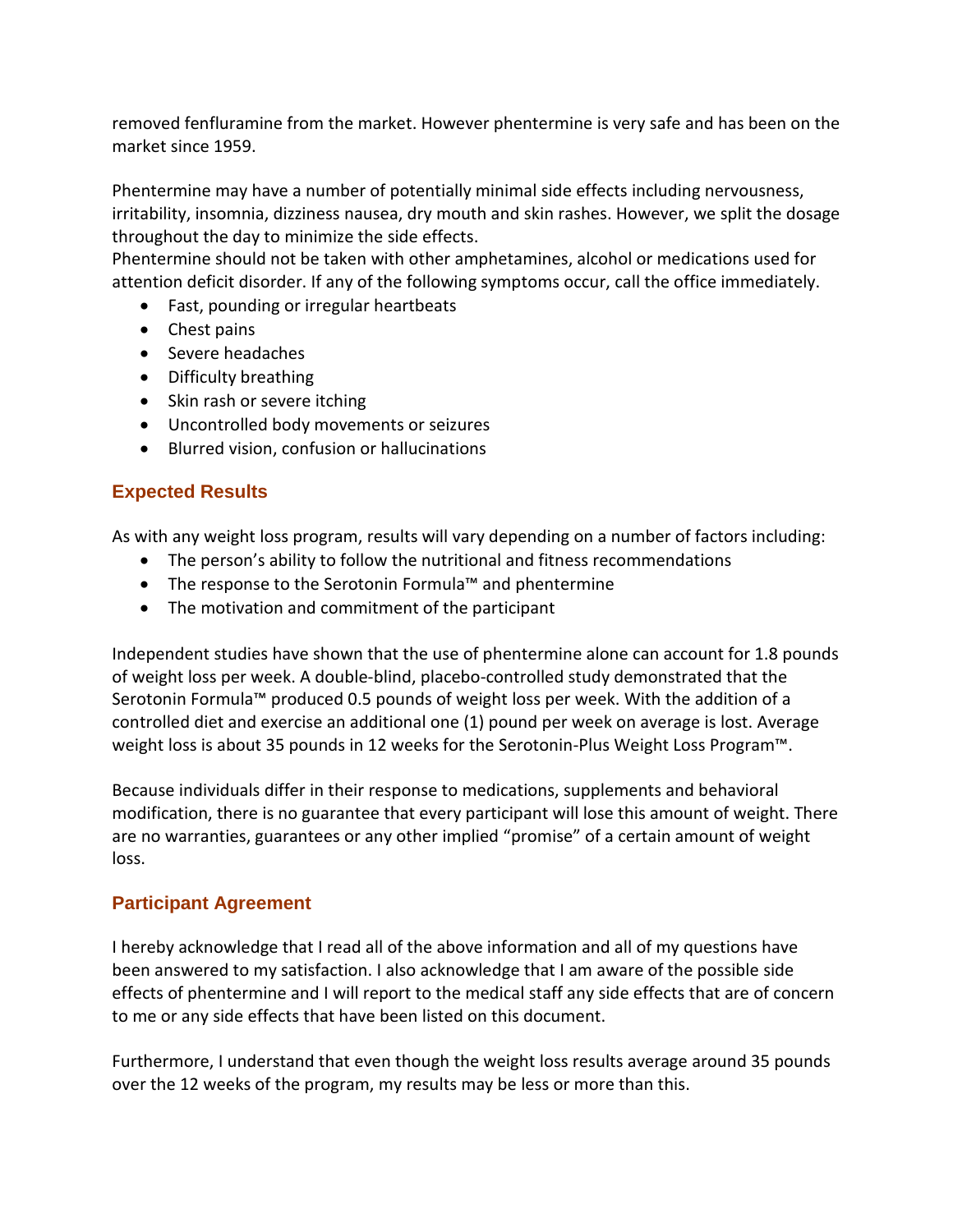I agree to have my "before" and "after" photo taken or perform a video recording highlighting my success throughout the program, and I allow the medical staff to use this photo for marketing purposes. (Initials : \_\_\_\_\_\_\_\_)

I understand that the Serotonin-Plus Weight Loss Program™ does not participate with any insurance carriers. I understand that I am responsible for payment of the full 12 week program without the option of refund.

\_\_\_\_\_\_\_\_\_\_\_\_\_\_\_\_\_\_\_\_\_\_\_\_\_\_\_\_\_ \_\_\_\_\_\_\_\_\_\_\_\_\_\_\_\_\_\_\_\_\_\_\_\_\_\_\_\_\_

I agree to the terms of the Serotonin-Plus Weight Loss Program™.

\_\_\_\_\_\_\_\_\_\_\_\_\_\_\_\_\_\_\_\_\_\_\_\_\_\_\_\_\_

Participant **Authorized Signature Authorized Signature** 

Date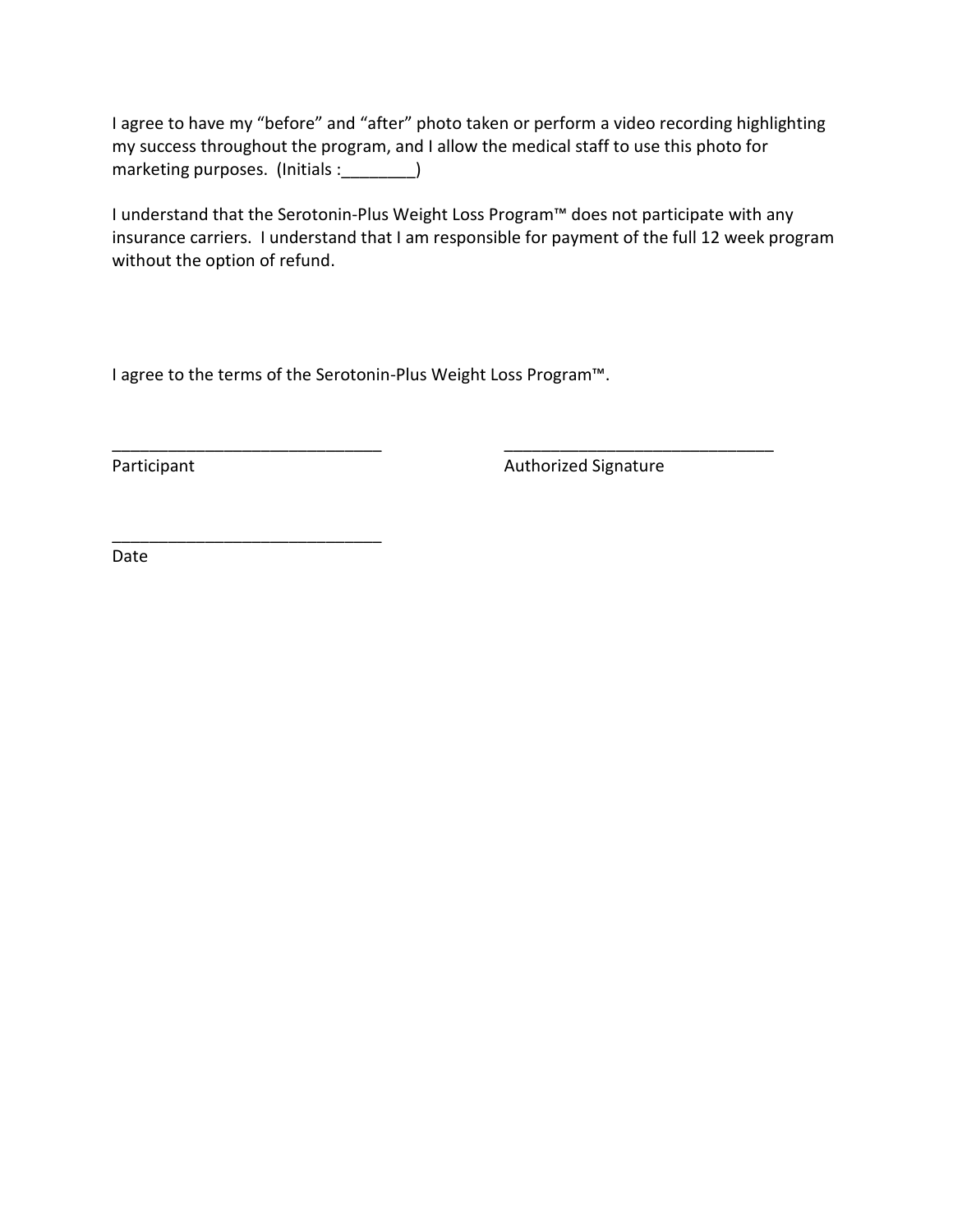

#### **PATIENT PAYMENT AGREEMENT**

I **Extending the University of the Universe and Section** understand that I am being offered a Pay in Full or CareCredit payment plan by Coleman Natural Health & Wellness. I am aware, understand and agree that I am responsible for the full 12 (twelve) week weight loss program and the total cost of **The Collection**. This includes a full medical clearance, weekly follow up exams, prescription for phentermine, 3 bottles of Serotonin Weight Management Formula, 1 bottle of Serotonin-Plus multivitamin, and weight loss program guidelines and information. I also understand that I am separately responsible for the cost of the phentermine prescription and any additional bottles of supplement.

#### **Please Check One: (Cash or Credit only)**

\_\_\_\_ **Pay in Full for Program** – Pay now for the total cost of the twelve week program with included discount price of **\$900.00.** 

\_\_\_\_ Coleman Natural Health & Wellness **Financing Plan – 4 payments of \$250.00 –** First payment due upon starting the program, second payment due on  $4^{th}$  visit, third payment due on  $8^{th}$  visit, and the final payment due on the last visit. Total program price of **\$1,000.00**

**Care Credit** – Care Credit pays upfront the \$1,000.00 program and they allow you to set up a payment plan for up to 6 months with NO-interest. You can apply for Care Credit at [www.carecre](http://www.carecredit.com/)dit.com.

|                                        | understand that if I would like to continue the program past twelve weeks |
|----------------------------------------|---------------------------------------------------------------------------|
| I will be responsible additional fees. |                                                                           |

I understand that there will be no refunds made for any costs associated with the program. In addition, if there are any medical contraindications found by the medical staff at the first visit, which will not allow me to continue the program; I will still be responsible for the first visit.

Print Name:\_\_\_\_\_\_\_\_\_\_\_\_\_\_\_\_\_\_\_\_\_\_\_\_\_\_\_ Legal Signature:\_\_\_\_\_\_\_\_\_\_\_\_\_\_\_\_\_\_\_\_\_\_\_\_\_\_\_\_ Date: